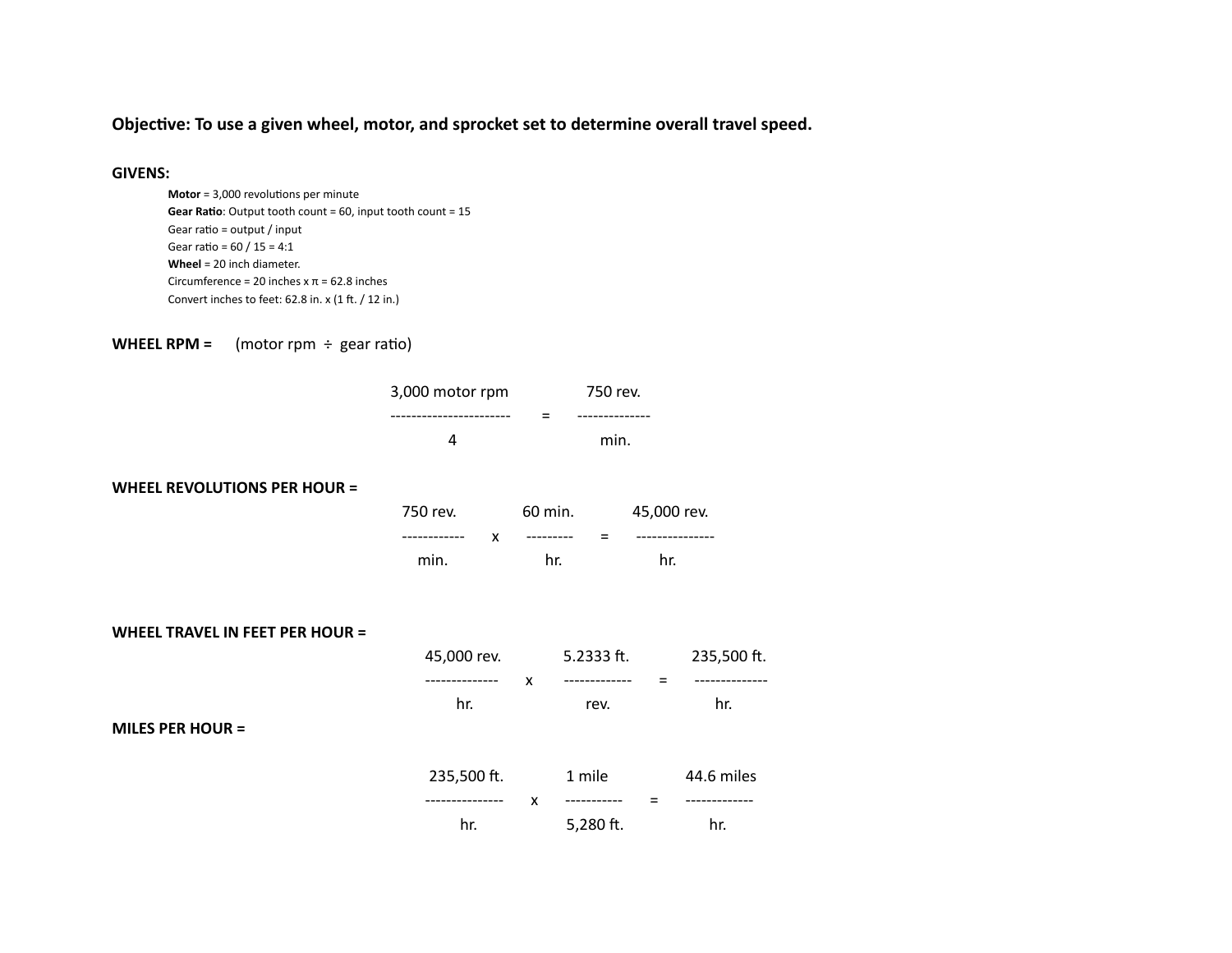MPH = mot. rpm. ÷ gear ratio x whl. dia. x  $\pi$  x (1 ft. / 12 in.) x (60 min. / hr.) x (1 mile / 5,280 ft.)

**Simplified Version (gear rao is the only variable that can change)**

MPH = 3,000 rpm.  $\div$  gear ratio x 20 in. x  $\pi$  x (1 ft. / 12 in.) x (60 min. / hr.) x (1 mile / 5,280 ft.)

**MPH = ( 3,000 x 20 x 3.14 ÷ 12 x 60 ÷ 5,280 ) ÷ gear rao**

# **MPH = 178.4090909 ÷ gear rao**